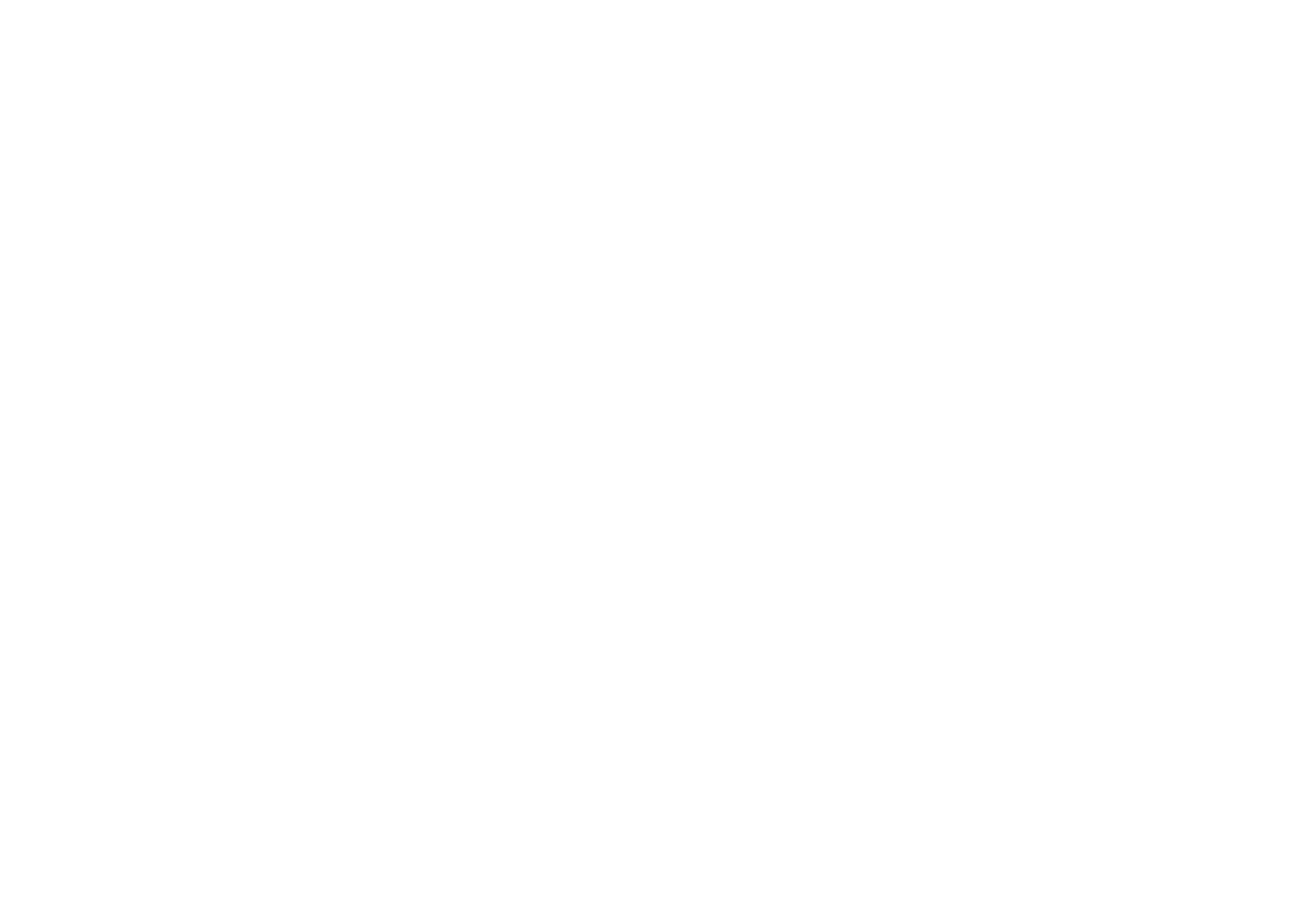## **Contents**

| Interviewer's Introduction 5                       |  |
|----------------------------------------------------|--|
| An Interview with Arif Dirlik 5                    |  |
| Arif Dirlik: A Short Biography & Selected Works 14 |  |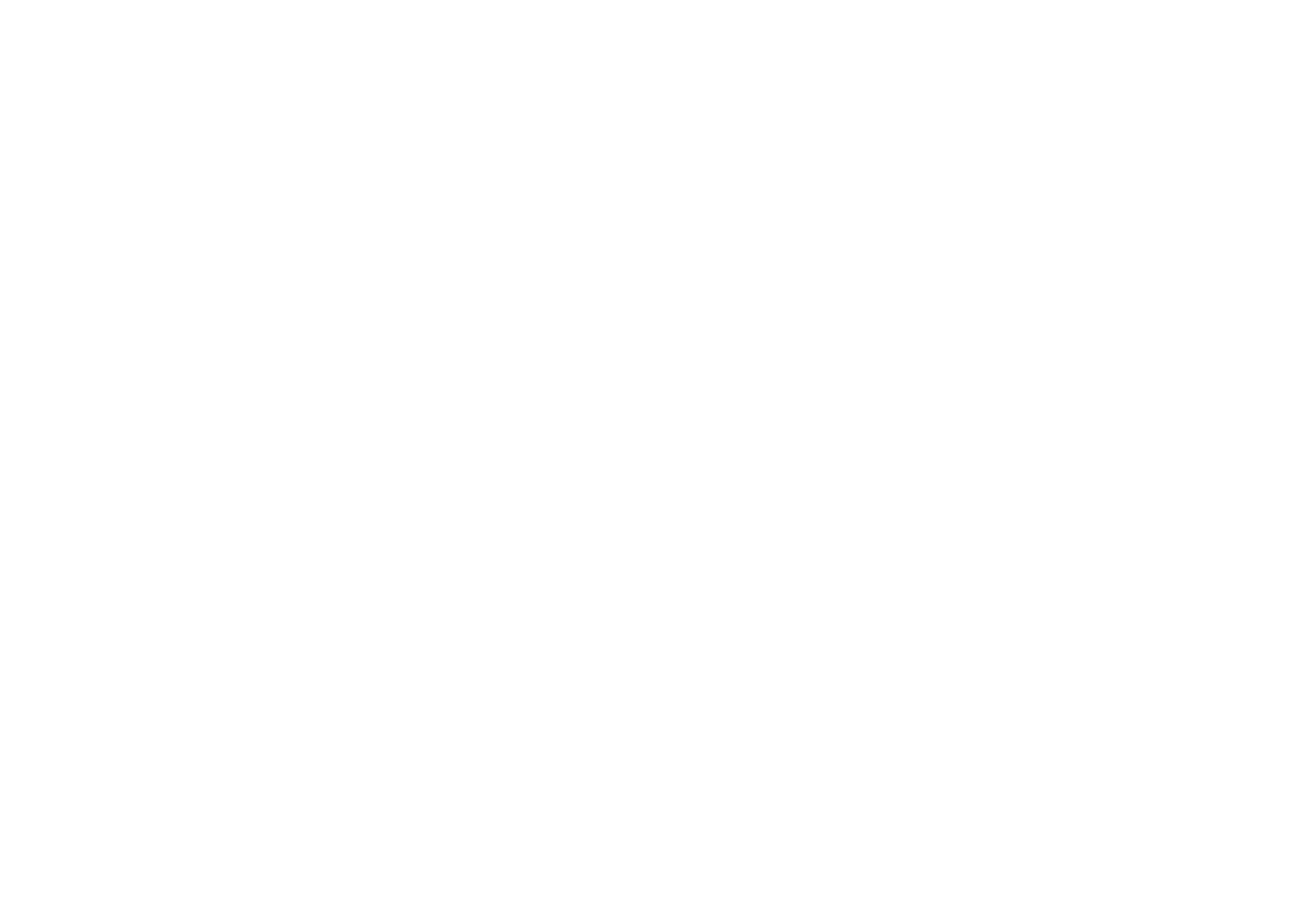- *Critical Perspectives on Mao Zedong's Thought* (Editor with Paul Healy and Nick Knight). Atlantic Highlands, NJ: Humanities Press, 1997.
- *Asia/Pacific As Space of Cultural Production* (Editor with Rob Wilson). Durham, N.C.: Duke University Press, 1994.
- *What Is in a Rim?: Critical Perspectives on the Pacific Region Idea* (Editor). Boulder: Westview Press, 1993.

#### **Interviewer's Introduction**

From 1905 to 1930, anarchists exerted a broad influence on Chinese culture and politics. They were at the center of the emerging social radicalism of that period and their activities left a significant mark on later decade's revolutionary movements.

Arif Dirlik is among the few historians writing in English to treat the Chinese anarchist movement, which he has chronicled and analyzed in several works, most notably his *Anarchism in the Chinese Revolution* . He has also written numerous explorations of contemporary problems in radical politics and theory.

I spoke with Dirlik on May 19, 1997. I asked him about Chinese anarchism, his experience as a radical social theorist in the university, and the future of his work. **~** Chuck Morse

See Also: Arif Dirlik: A Short Biography and Selected Works

#### **An Interview with Arif Dirlik**

**Most histories of anarchism begin by establishing the principles of anarchism and then narrate the lives of those who embraced these principles. You chose a different approach in Anarchism in the Chinese Revolution. You describe the Chinese anarchists as both subjects and objects – products and shapers – of the larger revolutionary process in China, and your book traces the dialectic between the anarchists and this process. Why did you choose this form of exposition? Is there something about the Chinese anarchists that makes this necessary or does it reflect larger methodological commitments?**

It's the latter. I believe in approaching concepts, theories, or political orientations historically. While some kind of notion of what one means by these concepts is necessary for analysis, establishing first principles tends to dehistoricize the approach to them. In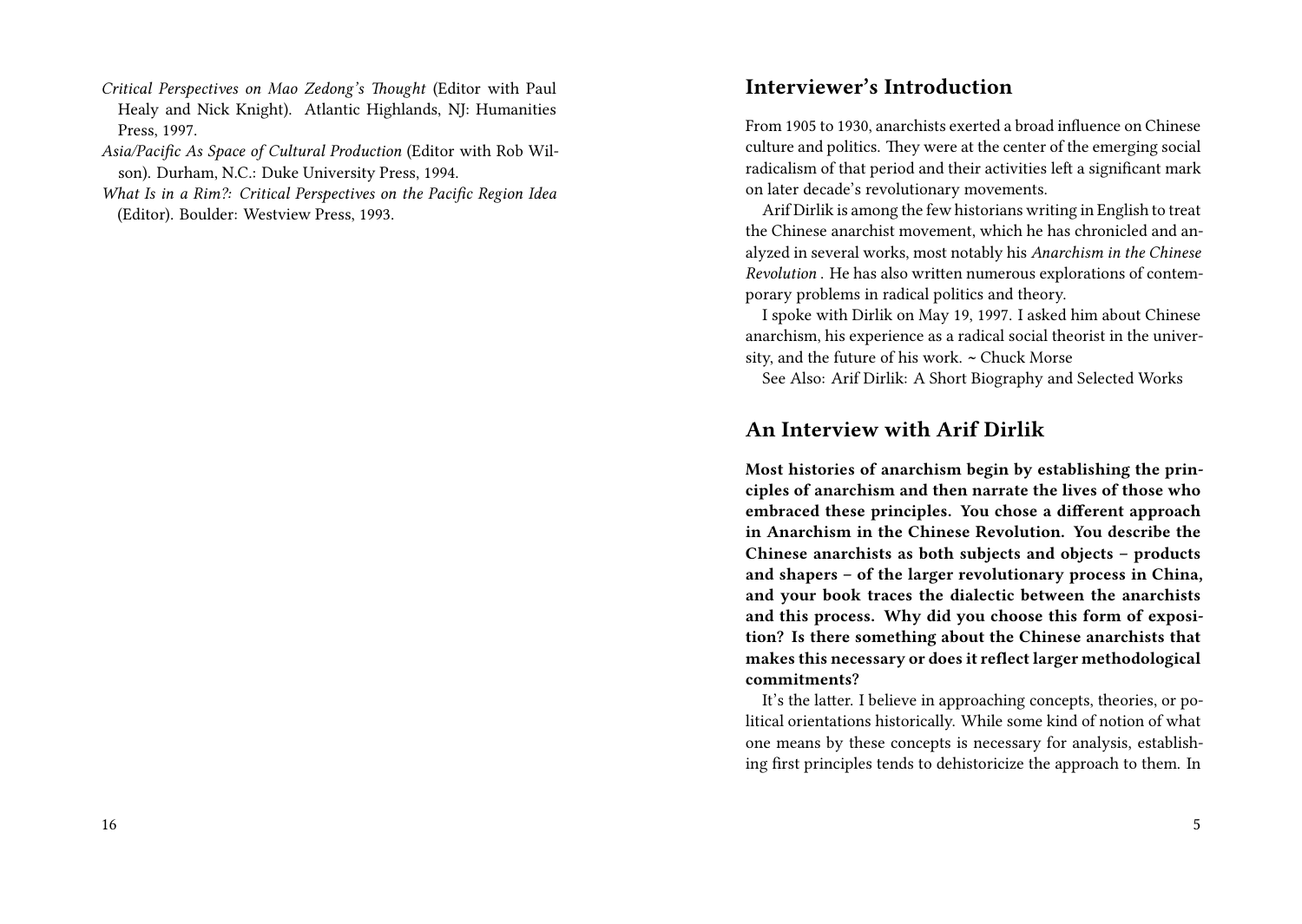other words, you establish first principles – as if they were true everywhere at all times – and then begin to analyze people in terms of those principles. This leads to ahistorical judgments, in my opinion, on "who is or isn't a true anarchist" or "who is or isn't a true Marxist?"

It leads inevitably to unproductive questions of orthodoxy  $-$  unproductive both intellectually and politically. This also results in certain kinds of sectarianism, since it leads to a question of truthfulness rather than historical variation. So, this didn't have anything to do with Chinese anarchism per se, but rather my approach to intellectual history and concepts.

**Unlike Peter Zarrow in Anarchism and Chinese Political Culture, you de-emphasize the role of Daoism and Buddhism in the constitution of Chinese anarchism. Why is this?**

There is a methodological problem here … There has been a longstanding tendency – I'm tempted to call it an Orientalist tendency even – to attribute everything new in China to Chinese tradition, which is another way of saying that there is never anything significantly new in China, anything that cannot be explained in terms of the past.

I have been a critic of this tradition in Chinese historiography. I believe that Chinese society was as subject to change as any other society, whether or not we are willing to recognize it. So, I was hesitant, therefore, to attribute the emergence of anarchism, Marxism, or anything for that matter, to some Chinese tradition or another.

The problem is that the Chinese tradition has been used to explain everything, from communism and Maoism to anarchism, and these days it's fashionable to explain Chinese capitalism in terms of tradition. I don't know how valid that is as an explanation, that notion of tradition, when it can explain so many different and contradictory things.

I came to study Chinese anarchism by tracing the origins of this notion of social revolution, and I believe that Chinese anarchism

6

into the field by a group of intellectual historians there, who expressed no surprise that he would make such a transition.

It was here that his interest in Chinese history developed, and he completed his dissertation on the origins of Marxist historiography in China. This work was the beginning of a larger investigation into Chinese political thought, particularly the origins of the idea of social revolution in Chinese radical movements. It was also the springboard for his engagement with the Chinese anarchists, which he began to vigorously research in the early 1980's.

In addition to writing numerous books and articles, Dirlik has taught at Duke University since joining their History department in 1971. He is also the father of two sons, one of whom is a graduate student in film and, the other, an aspiring rock musician.

When I asked Dirlik to identify the main influences on his work, he paused for a moment and then cited Marx, Mao, and Dostoevsky. He did not mention an engineer or a physicist.

- *Anarchism in the Chinese Revolution.* Berkeley: University of California Press, 1991.
- *Schools into Fields and Factories: Anarchists, the Guomindang, and the National Labor University in Shanghai, 1927–1932* (with Ming Chan)*.* Durham: Duke University Press, 1991.
- *The Postcolonial Aura: Third World Criticism in the Age of Global Capitalism.* Boulder: Westview Press, 1997.
- *After the Revolution: Waking to Global Capitalism.* Hanover, NH: Wesleyan University Press, 1994.
- *Revolution and History: Origins of Marxist Historiography in China, 1919–1937.* Berkeley: University of California Press, 1990.
- *The Origins of Chinese Communism.* New York: Oxford University Press, 1989.
- *Chinese Postmodernism* (Editor with Xudong Zhang). Durham: Duke University Press, forthcoming.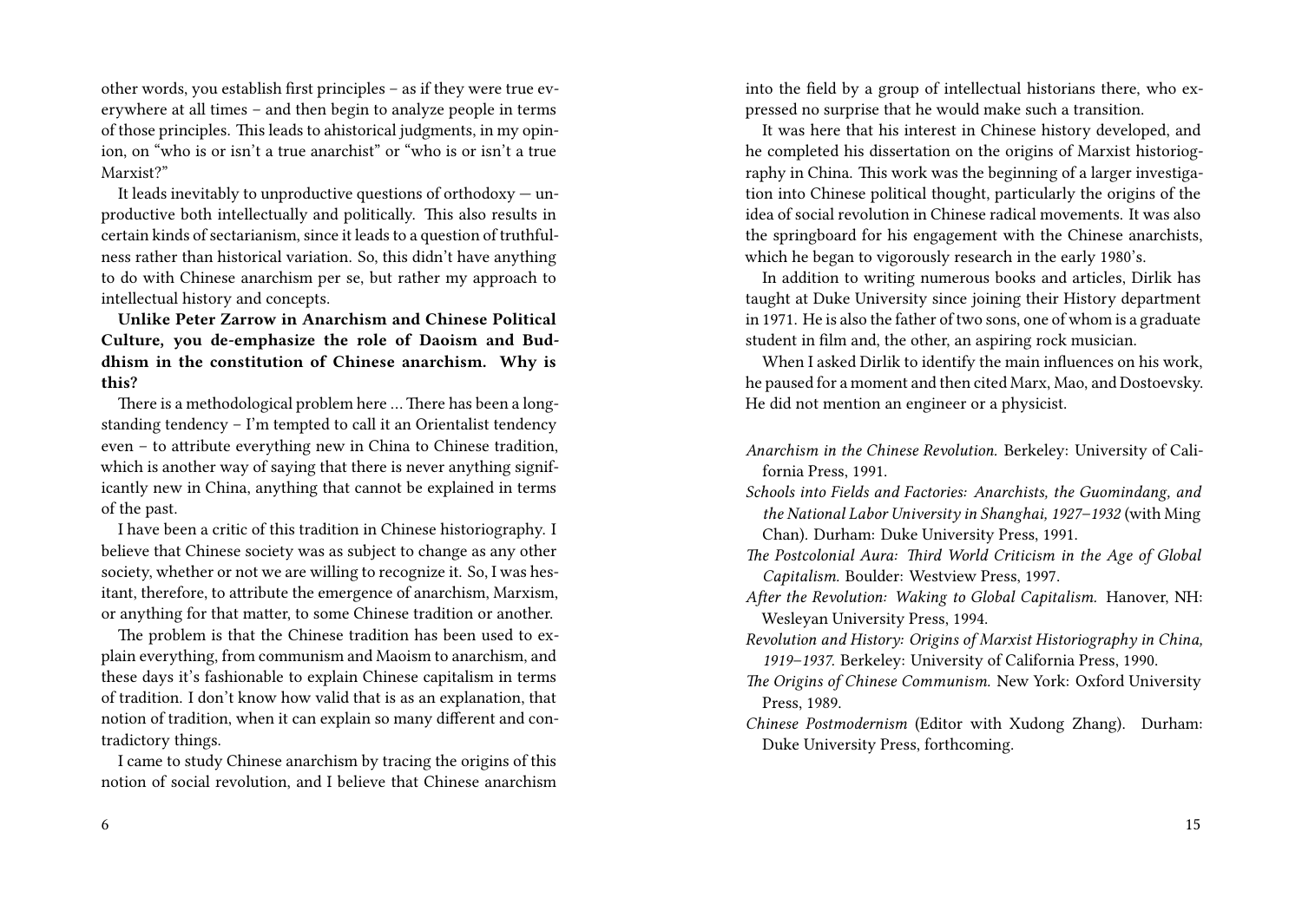has sort of been highjacked by conservatives and liberals, and rendered into identity politics.

On the other hand, some of the recent work I and others have done indicates that there is a great deal of resistance and protest going on which is not visible in the old ways because it isn't happening in major labor unions or big, visible communist parties, etc.. There are people fighting for their livelihoods, trying to create new social forms from the bottom up. Some of it is dangerous, some can be right wing, but much of this has to do with people's efforts at survival under what's happening with contemporary capitalism. And there is a proliferation of these movements: women's movements, ecological movements, social justice movements. They are happening all over and yet contemporary radicals, such as they are, are unwilling to see them.

These are not movements that you would associate with conventional left (read: Marxist) politics. They are movements from the bottom up. I'm not going to call them anarchist – some are feminist, some are ecological – but if there were anarchist movements going on, they would be some-thing like that. I think it is important to draw attention to these movements and theorize them as much as possible. This is what I'm working through: how to really conceptualize radical movements from the bottom up.

### **Arif Dirlik: A Short Biography & Selected Works**

Arif Dirlik intended to be a nuclear physicist. Born in Mersin, Turkey in 1940 (or 1941, if you ask his mother) he received his undergraduate degree in engineering and came to America to study science at the University of Rochester.

Shortly after arriving at Rochester, Dirlik decided to abandon the sciences entirely and apply himself to history. He was welcomed

was a *radical, new idea.* There may be Taoist elements in it, there may be Buddhist elements in it, there may even – through Tolstoy – be Christian elements in it: nevertheless, my concern was with the new ideas that anarchism brought into the Chinese intellectual scene, chief among them this idea of a social revolution. So, I think this emphasis explains some of the differences.

Also, we need to make a distinction between the past as a determinant of the present and the past as a reservoir of ideas upon which people can draw to deal with the present. There is no question that some of the Chinese anarchists – Liu Shipei was the outstanding one among them, and then Shifu – drew on Taoism and Buddhism. However, this is not just the determination or constitution of Chinese anarchism by Daoism or Buddhism, but rather a two way, dialectical process. In other words, the Chinese past is being read in new ways with the help of anarchism and conversely there is a rereading of anarchism through Taoist and Buddhist ideas. What is important to me is the dialectic, and I stay away from the notion that the Chinese were somehow unconsciously under the sway of this or that tradition that then shaped their readings of anarchism.

**You claim that the emergence of Chinese nationalism actually created many of the theoretical and political preconditions for the emergence of Chinese anarchism. This seems contradictory at first glance. How did this happen?**

This reflects a particular appreciation of nationalism on my part. While we obviously are concerned with many of the negative manifestations of nationalism, it is a rather radical idea at its origins. It calls for both a new conception of state, a new conception of the relationship between state and society, and a new conception of the political subject as citizen. In that sense, it breaks radically with earlier forms of political consciousness that rested legitimacy in the emperor and rendered the subjects into passive political subjects, whereas nationalism called for active political subjects. Aside from the question of the citizen, nationalism's notion of the rela-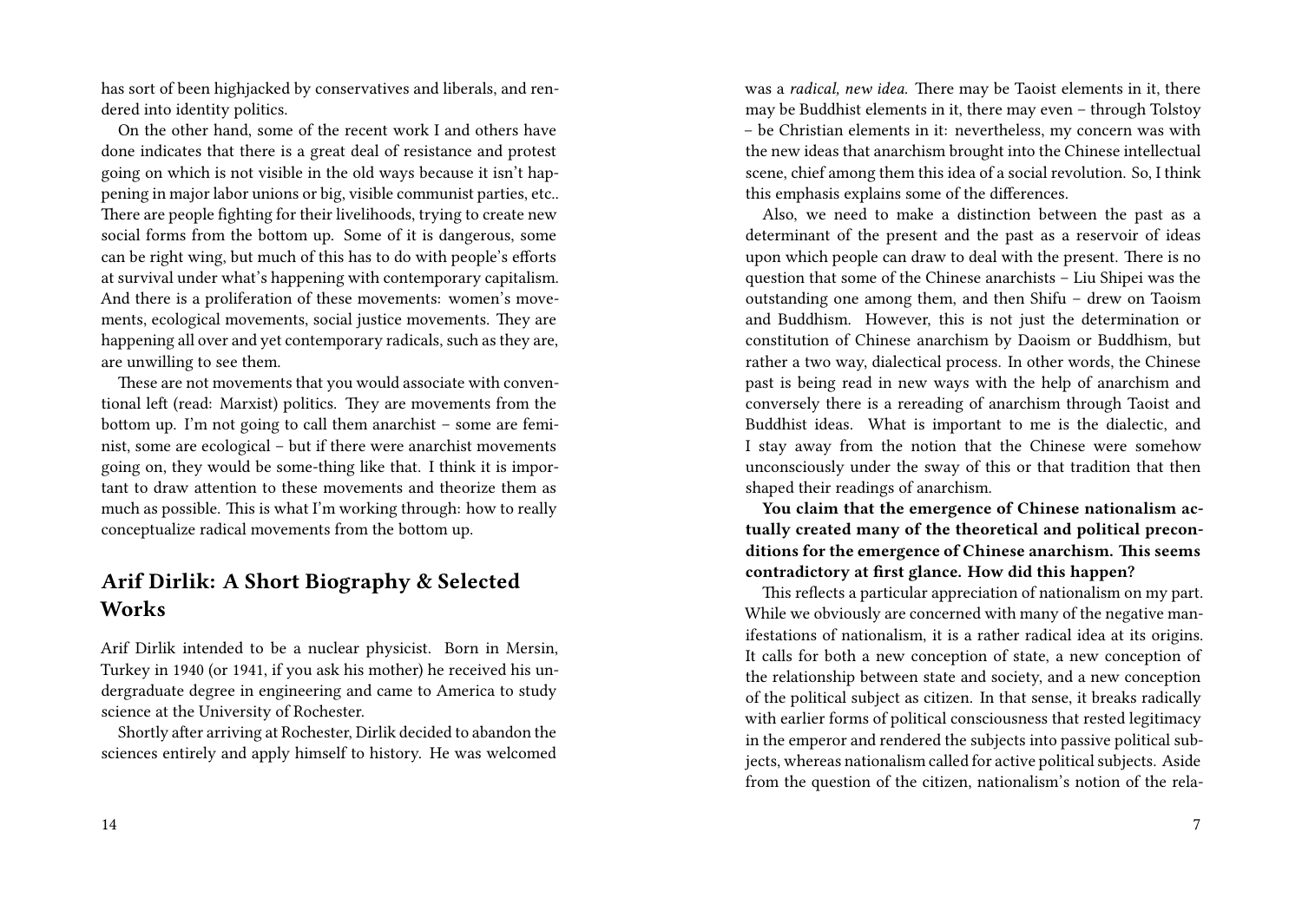tionship between state and society requires a new kind of accounting for society, both in the sense of who's going to participate in politics, what are the qualifications for participation in politics, and what are the factors that militate against political participation. As I argue in my book, in some ways these changes lead directly to questions of social revolution.

In the case of China, there is another element. There's at least some kind of historical coincidence between the emergence of a nationalist consciousness and a new kind of supra-national utopianism, if you like. It's as if the building of a nation becomes the first task but somehow not the ultimate task; that once the nation has been built and society has been reordered, there would, in the future, be a way of transcending that nationalism.

It's tricky … I believe I described this as a counterpoint to nationalism. If you recall the parts in the book about Liu Shipei – and here the differences between anarchists become really important – there's a feeling that nationalism opens up new questions that prepare the ground for anarchism, if you like, but also created new kinds of threats. For example, someone like Liu Shipei, could see correctly that for all the theoretical despotism of the Imperial State, nationalism promised far greater and far more intensive intrusion in society than had been the case under the imperial state. At this point, anarchism becomes a way of asserting the autonomy of the society against an intrusive nationalist society.

And, while I don't want to generalize too much, this may be a fruitful way of thinking about other circumstances. This notion of nationalism – representing a new kind of politics, raising new questions, calling for new solutions, and playing some part in the emergence of socialism and anarchism – may be relevant to more than China.

**Was there something unique about circumstances in China at this time that made Kropotkin – as opposed to other anarchist theorists – most pertinent or influential?**

rocentricism and the Euro-American oppression of other peoples which sort of sweeps aside the importance of capitalism in shaping the world and how many of those rejected Euro-American values are actually transmitted to the rest of the world through capitalism. It seemed to me, to the extent that capitalism has globalized, it has globalized through the complicity of third world intellectuals, professionals, states, whatever, and, therefore, a critique of power and authority in our day cannot be satisfied with a critique of Eurocentricism or Euro-American domination of the world, but rather must include a criticism of third world intellectuals, professionals, states, power structures, etc.. That's what I seek to do in this work.

As for the post-revolutionary aspect, this grew out of a historical curiosity about the meaning of postcolonialism: we have been postcolonials for some time now, why should postcolonialism gain such currency in the late 1980′s? After all, even when we had the radical movements of the 1960′s, most third world societies were already post-colonial or clearly becoming postcolonial, and yet there was a sustainable radicalism in those years, unlike the 1980′s or 1990′s. The question became: What's the difference? What's happening here? Why are we talking about postcolonialism, all of a sudden, instead of colonialism, domination, and capitalism, etc?

The tendencies that have gained the greatest popularity, in the United States especially, are those which tend towards an obsession with ethnicity, inter-ethnic relations, identity politics, etc., tendencies that question and even deny the possibility of collective identities. To me there is no meaningful political activity, especially revolutionary activity, without the sense of a collective identity. It is this undermining of notions of collective identity, combined with the circumstances I referred to earlier, that led me to assert that what we are dealing with was really a post-revolutionary, not just postcolonial, orientation.

*How do you see your work developing in the future?*

Well, I think any radical has enough reason to be depressed these days: there doesn't seem to be anything happening and radicalism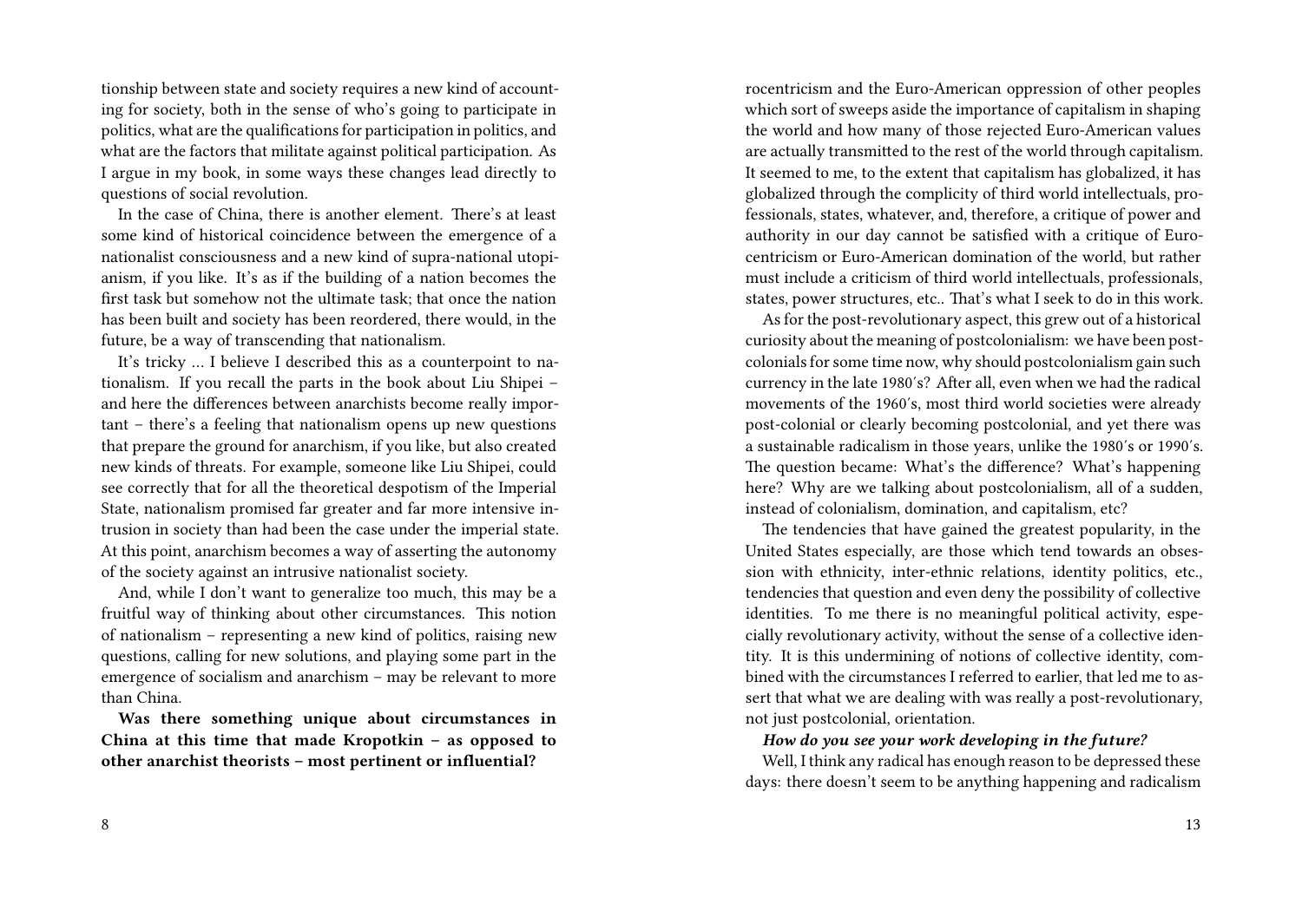because I'm of third world origin. There may be a number of explanations here.

We forget sometimes that elite uni-versities really need their radicals. Elite universities, committed to giving their students the broadest education possible and making them function in the world, cannot afford to produce narrow ignoramuses who have never heard of Marxism or anarchism. This may be why there's probably more tolerance for radicals in the elite universities than in smaller places. That's what I had in mind when I jokingly said "contradictions."

In some ways, this is the strength of the American education system, in comparison, let's say, to the Chinese education system where if something was politically un-desirable it was kept out, with the consequence that you end up with a bunch of people who didn't know anything about the world other than what they've been fed by way of ideology. We are much more subtle with our controls and, under current circumstances, so long as you are not an activist, there are not serious reprisals.

We have a very intelligent power structure here. For example, about ten years ago somebody came to see me from the CIA. They were looking for students to recruit and were particularly interested in my students, because they figured they would know about Marxism, anarchism, etc., and if you want intelligent analysts you need well informed people who know about these issues. I think that's where the power establishment here differs, say, from the People's Republic of China or the former Soviet Union, where undesirable knowledge will simply be cast aside rather than incorporated into an understanding of the world.

**You just published a book on post-colonialism,** *The Postcolonial Aura* **. How does this work relate to your studies on Chinese anarchism? Also, please explain your discussion of postcolonialism as post-revolutionary.**

In *The Postcolonial Aura* I tried to raise the question of third world intellectuals. There has been a preoccupation recently with Eu-

There are probably two reasons. First, Kropotkin's anarchism is thoroughly tied to a program of social transformation and, given the concern among Chinese radicals with the question of social revolution, one can see why they would find Kropotkin more relevant than some of the other anarchists. Another interesting element is the importance of Social Darwinism in Chinese intellectual circles around the turn of the century. Chinese Social Darwinists almost adopted the Euro-American idea that the so-called progressive societies are progressive because they had won in the conflict for survival, and through this there was an element of the new world as a world of competition and conflict, where those who didn't succeed might in fact perish. They were very preoccupied with the examples of the American-Indians and Africans, and some Chinese were convinced that those two groups, the black and red races as they called them, were doomed to extinction.

So, this called for a strengthening of China to struggle in this new world, but the counter-part to this was a dissatisfaction with this world view based on conflict. And, the discovery of Kropotkin under these circumstances – with his argument that it was not conflict and competition but rather mutual aid that served human progress – served as a significant antidote to this and also resonated with the utopian strain to which I referred earlier.

**Kropotkin and Reclus were very important to Chinese anarchists and also quite Eurocentric thinkers, at least in their conception of world history. Did the Chinese anarchists take issue with this or attempt to develop alternatives?**

I don't think so. It was really not of much concern to the Paris anarchists. And the form in which Kropotkin and Reclus reached the Tokyo people did not really suggest a Eurocentric interpretation of Asia or China.

Although we are presently very sensitive to questions of Eurocentricism, the Chinese anarchists in Paris were much more down on Chinese traditions than anybody in Europe at the time. These are people who were calling for a revolution against Confucius. So,